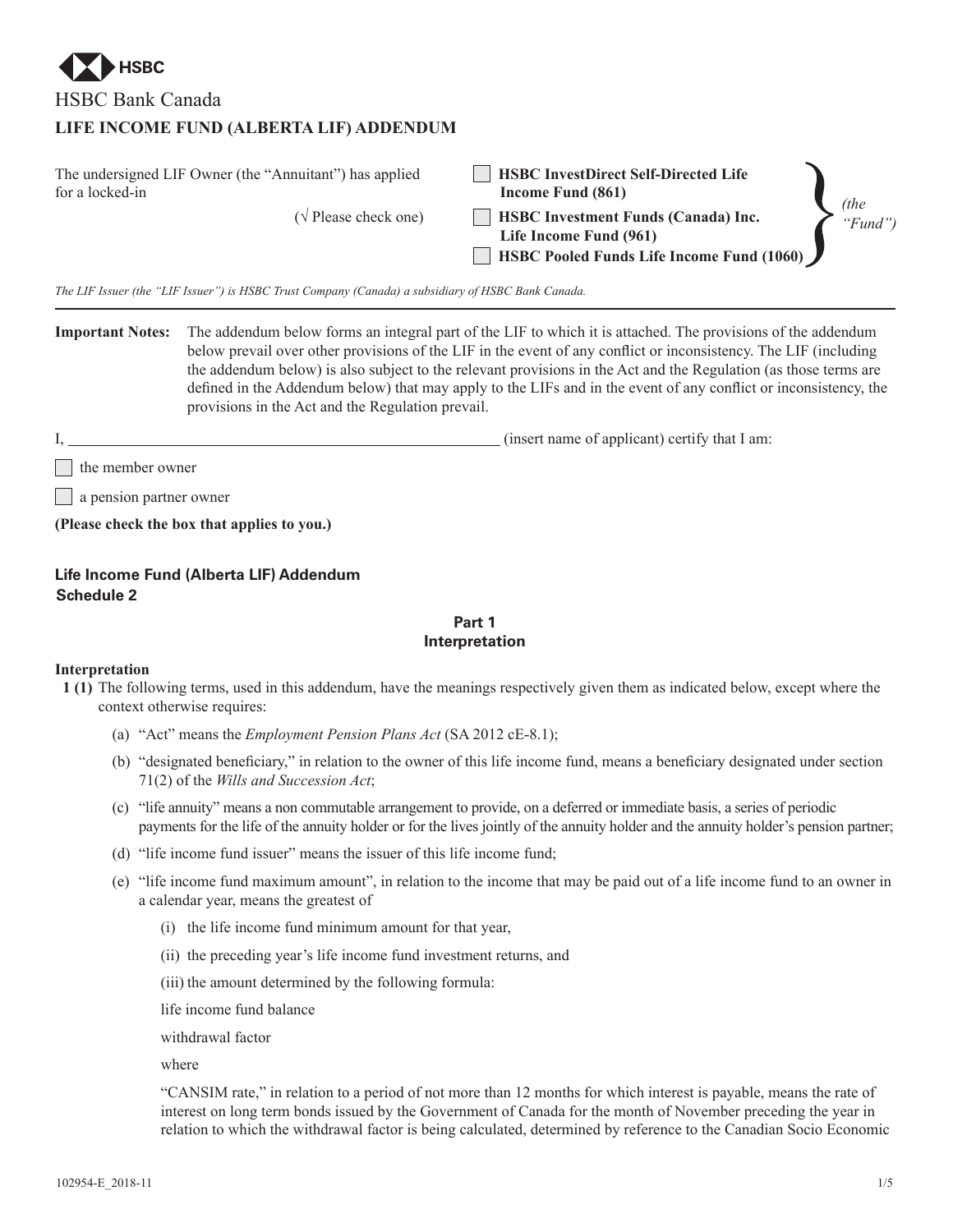Information Management System (CANSIM) Series V 122487 compiled by Statistics Canada and available on the website maintained by the Bank of Canada;

"life income fund balance", in relation to a life income fund, means

- (i) in the calendar year in which the fund is established, the balance of the fund as at the date on which the fund is established, and
- (ii) in every subsequent calendar year, the balance of the fund as at January 1 of the calendar year in which the calculation is made;

"withdrawal factor" means the actuarial present value, on January 1 of the year in which the calculation is made, of an annuity of \$1 payable at the beginning of each year between that date and December 31 of the year during which the owner reaches the age of 90 years and calculated by using

- (i) for the first 15 years in relation to which the actuarial present value is determined, the greater of the following:
	- (A) 6% per year;
	- (B) the CANSIM rate;
- (ii) for each year after the first 15 years, 6% per year;
- (f) "life income fund minimum amount," in relation to the income that may be paid out of a life income fund to an owner in a calendar year, means the minimum amount of income that, under the *Income Tax Regulations* (Canada), is required to be paid out of the member's life income fund in that year;
- (g) "locked-in money"
	- (i) money in a pension plan the withdrawal, surrender or receipt of which is restricted under section 70 of the Act,
	- (ii) money transferred under section 99(1) of the Act, and
	- (iii) money to which clause (a), applies, that has been transferred out of the plan, and any interest on that money, whether or not that money had been transferred to one or more locked-in vehicles after it was transferred from the plan,

and includes money that was deposited into this life income fund under section  $135(1)(a)$  of the Regulation or paid to the life income fund issuer under section 135(1)(b) or (2) of the Regulation;

- (h) "member owner" means an owner of a locked-in vehicle if
	- (i) the owner was a member of a pension plan, and
	- (ii) the locked-in vehicle contains locked-in money from that plan;
- (i) "owner" means a member owner or a pension partner owner;
- (j) "pension partner" means a person who is a pension partner within the meaning of subsection (2);
- (k) "pension partner owner" means an owner of a locked-in vehicle if
	- (i) the locked-in vehicle contains locked-in money from that plan, and
	- (ii) the pension partner owner's entitlement to the locked-in money in the locked-in vehicle arose by virtue of
		- (A) the death of the member of a pension plan or a member owner, or
		- (B) a break down of the marriage between the pension partner owner and the member of a pension plan, or the pension partner owner and the member owner;
- (l) "Regulation" means the *Employment Pension Plans Regulation*;
- (m) "this life income fund" means the life income fund to which this addendum applies.
- **(2)** Persons are pension partners for the purposes of this addendum on any date on which one of the following applies:
	- (a) they
		- (i) are married to each other, and
		- (ii) have not been living separate and apart from each other for a continuous period longer than 3 years;
	- (b) if clause (a) does not apply, they have been living with each other in a marriage-like relationship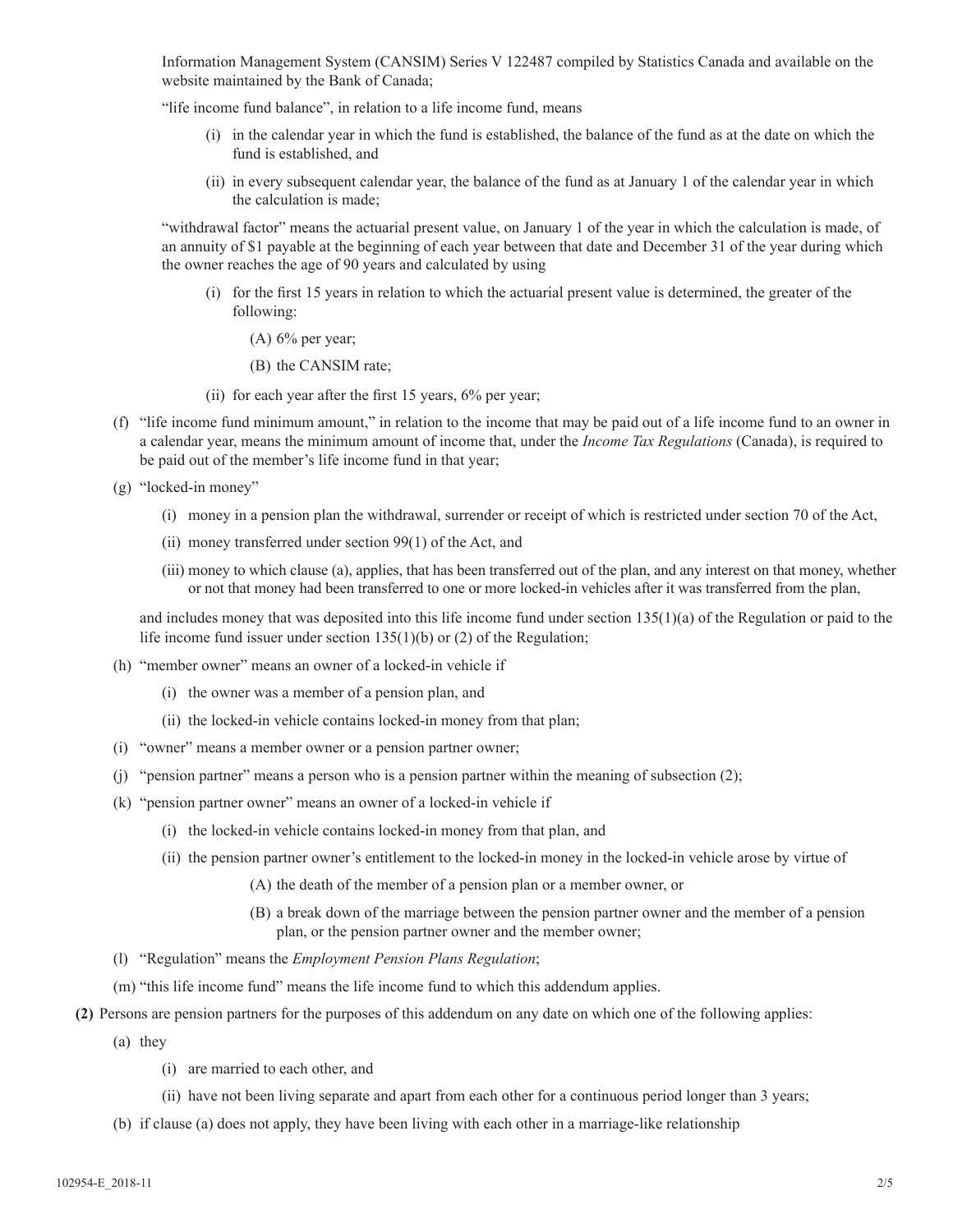- (i) for a continuous period of at least 3 years preceding the date, or
- (ii) of some permanence, if there is a child of the relationship by birth or adoption.
- **(3)** Terms used in this addendum and not defined in subsection (1) but defined generally in the Act or Regulation have the meanings assigned to them in the Act or Regulation.

## **Part 2 Transfers In and Transfers and Payments Out of Life Income Fund**

### **Limitation of deposits to this account**

**2 (1)** Subject to subsection (2), the only money that may be deposited in this life income fund is

- (a) locked-in money from a pension plan if
	- (i) this life income fund is owned by a member owner, or
	- (ii) this life income fund is owned by a pension partner owner
- (b) money deposited by the life income fund issuer under section  $135(1)(a)$  of the Regulation or paid to by the life income fund issuer for deposit to this life income fund under section 135(1)(b) or (2) of the Regulation, or
- (c) money deposited by the life income fund issuer from a locked-in retirement account under section 114(2) of the Regulation or from another life income fund under section 132(1) of the Regulation.
- **(2)** The issuer of the life income fund must not accept a transfer to the life income fund of locked-in money unless the original or a certified copy of the signed waiver form in Form 7, 10, 14 or 15, as applicable, has been provided to the life income fund issuer.

## **Payments out**

- **3 (1)** The owner of this life income fund must, at the beginning of each calendar year, notify the life income fund issuer in writing of the amount of income that is to be paid out of the life income fund during that year, which amount must accord with subsection (5).
	- **(2)** Subject to subsection (3), the owner of this life income fund may, at any time that money is transferred to this life income fund, notify the life income fund issuer in writing of the amount of income that is to be paid out of the life income fund during that year, which amount must accord with subsection (5).
	- **(3)** The additional payment in subsection (2) may not be made if the money that transferred into this life income fund was previously in another life income fund or a life income type benefits account.
	- **(4)** The owner of this life income fund may, at any time during a calendar year, change the amount of income that is to be paid out of the life income fund during that year to a different amount that accords with subsection (5).
	- **(5)** There must be paid from a life income fund in each calendar year an amount of income that accords with the following:
		- (a) not less than the life income fund minimum amount applicable to the owner for that year;
		- (b) not more than the life income fund maximum amount applicable to the owner for that year.

## **Limitation on withdrawals from this account**

**4 (1)** Money in this life income fund, including investment earnings, is for use in the provision of retirement income.

- **(2)** Despite subsection (1), money may be withdrawn from this life income fund in the following limited circumstances:
	- (a) by way of a transfer to another life income fund on the relevant conditions specified in this addendum;
	- (b) to purchase a life annuity in accordance with section  $7(1)$ ;
	- (c) by way of a transfer to a pension plan if the plan text document of the plan allows the transfer;
	- (d) in accordance with Part 4 of this addendum.
- **(3)** Without limiting subsections (1) and (2) and in accordance with in section 72 of the Act, money in this life income fund must not be assigned, charged, alienated or anticipated and is exempt from execution, seizure or attachment.
- **(4)** The life income fund issuer must comply with any applicable requirements of the Act and the Regulation before allowing a payment or transfer of any of the money in this life income fund.

### **General liability on improper payments or transfers**

- **5** If the life income fund issuer pays or transfers money from this life income fund contrary to the Act or the Regulation,
	- (a) subject to clause (b), the life income fund issuer must,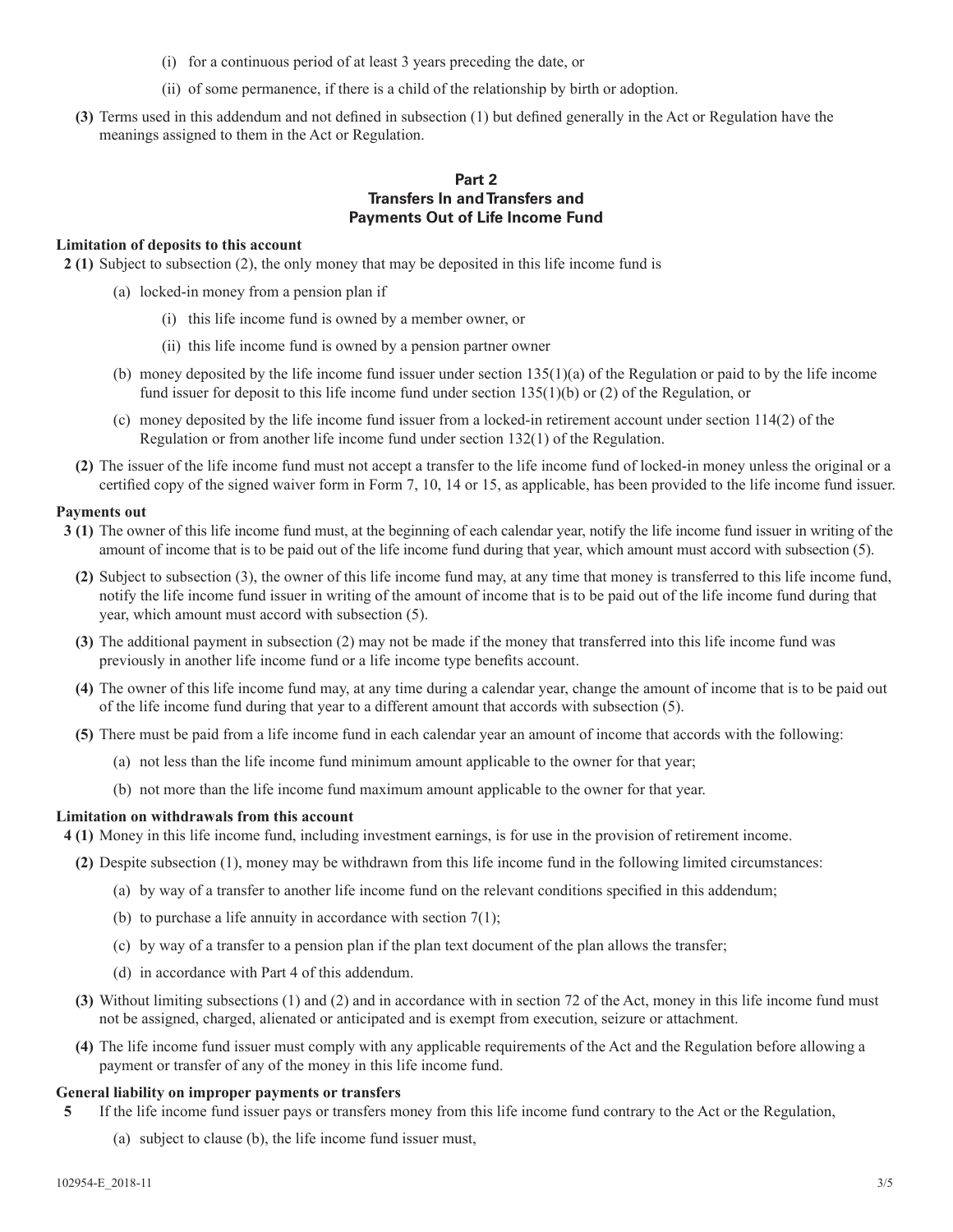- (i) if less than all of the money in this life income fund is improperly paid or transferred, deposit into this life income fund an amount of money equal to the money that had been improperly paid or transferred, or
- (ii) if all of the money in this life income fund is improperly paid or transferred, establish a new life income fund for the owner and deposit into that new life income fund an amount of money equal to the amount of money that had been improperly paid or transferred,

or

(b) if

- (i) the money is transferred out of this life income fund to an issuer that is authorized under the Regulation to issue life income funds,
- (ii) the act or omission that is contrary to the Act or the Regulation is the failure of the life income fund issuer to advise the transferee issuer that the money is locked-in money, and
- (iii) the transferee issuer deals with the money in a manner that is contrary to the manner in which locked-in money is to be dealt with under the Act or the Regulation,

the life income fund issuer must pay to the transferee issuer, in accordance with the requirements of the Act and the Regulation relating to transfers of locked-in money, an amount equal to the amount dealt with in the manner referred to in subclause (iii).

## **Remittance of securities**

- **6 (1)** If this life income fund holds identifiable and transferable securities, the transfers referred to in this Part may, unless otherwise stipulated in the contract to which this is an addendum, be effected, at the option of the life income fund issuer and with the consent of the owner, by the transfer of any such securities.
	- **(2)** Subject to section 2, there may be transferred to this life income fund identifiable and transferable securities, unless otherwise stipulated in the contract to which this is an addendum, if that transfer is approved by the life income fund issuer and consented to by the owner.

## **Restrictions on transfers**

- **7 (1)** The money in this life income fund must not be transferred to an insurance company for the purchase of a life annuity unless
	- (a) there is no differentiation amongst the annuitants on the basis of gender, and
	- (b) if the member owner has a pension partner,
		- (i) the life annuity is in the form of a joint and survivor pension as described in section 90(2) of the Act, or
		- (ii) in the case of a life annuity that is different from the form of pension described in subclause (i), a waiver in Form 11 signed by the member owner's pension partner and provided to the life income fund issuer not more than 90 days before the transfer.
	- **(2)** The money in this life income fund must not be transferred to a locked-in retirement account.

## **Part 3 Death of Owner**

### **Transfers on death of owner who was a pension plan member**

- **8 (1)** If a member owner of a life income fund dies, the life income fund issuer must pay, by way of a lump sum payment, the money in the life income fund:
	- (a) to the deceased member owner's surviving pension partner;
	- (b) if the deceased member owner has no pension partner at the time of death, or if the deceased member owner has a surviving pension partner and a waiver in Form 16, signed by the surviving pension partner has been provided to the life income fund issuer
		- (i) to the deceased member owner's designated beneficiary, or
		- (ii) if there is no living designated beneficiary, to the personal representative of the deceased member owner's estate.
	- **(2)** A payment under subsection (1) must be made within 60 days after the delivery to the issuer of the documents required to effect the payment.

### **Transfers on death of pension partner owner**

**9 (1)** If a pension partner owner of a life income fund dies, the life income fund issuer must pay, by way of a lump sum payment, the money in the life income fund,